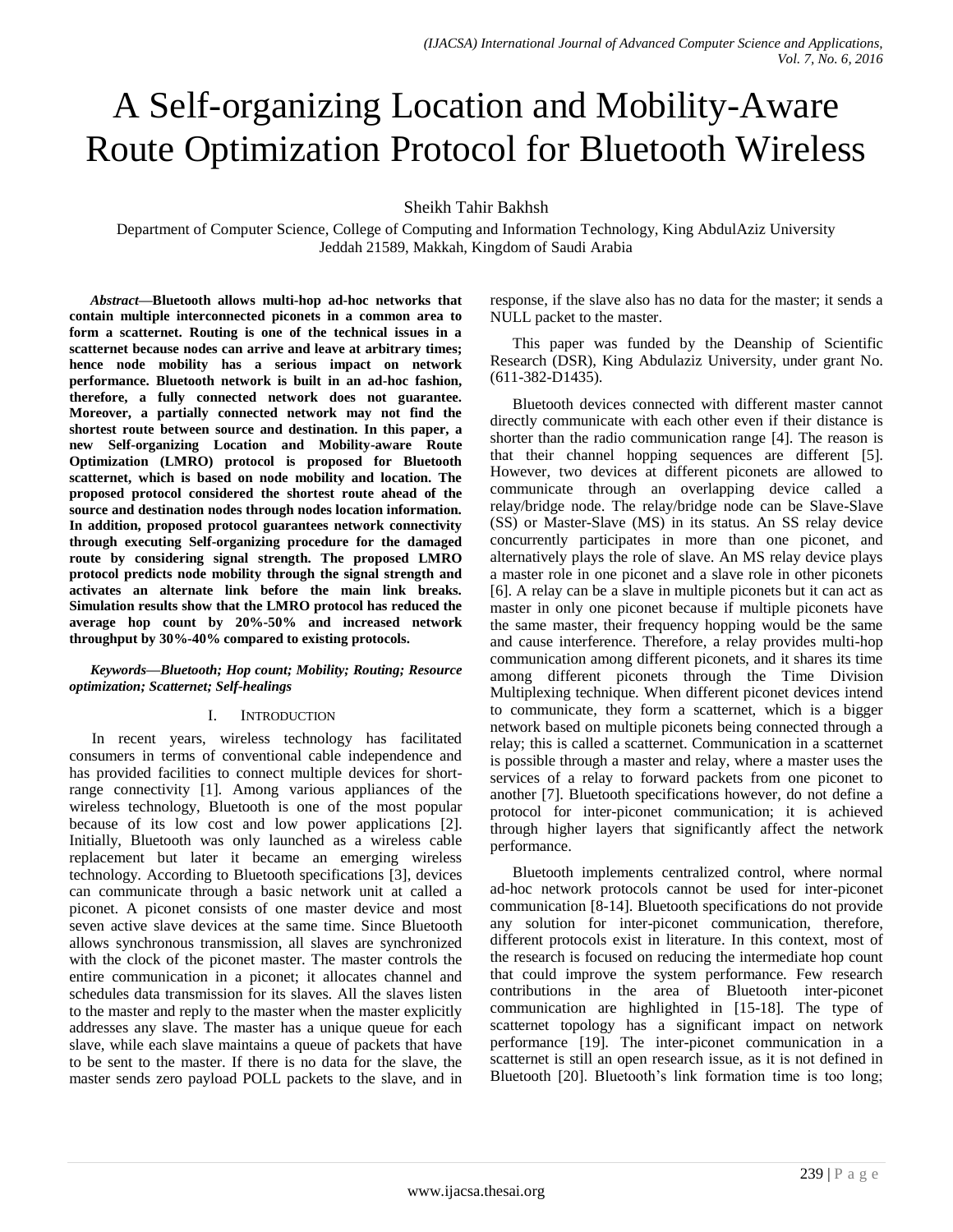therefore dynamic source routing is preferred for scatternet communication. Furthermore, location-aware protocols have been proposed using different technologies; however, these technologies cannot measure node location [21, 22] accurately. In [23], the authors proposed "Indoor positioning in Bluetooth networks using fingerprinting and lateration approach (IPFT)". IPFT has significantly reduced error between node estimation and actual position, where node information is transmitted without user participation.

The rest of the paper is organized as follows. Literature review is done in Section 2. To create the shortest path using the IPFT, Self-organizing Location and Mobility-aware Route Optimization is proposed in Section 3. Simulation results containing the performance analysis of the proposed routing protocol and its comparison with similar routing protocols are presented in Section 4 by using the NS-2 and UCBT. Finally, Section 5 concludes the whole paper along with some possible future work.

#### II. BACKGROUND AND RELATED WORKS

Bluetooth specifications do not provide any solution for inter-piconet scheduling, i.e. scatternet communication. Therefore, different approaches are in practice for inter-piconet communication based on the six feasible scatternet topologies as elaborated in [24]. All these configurations have their own benefits and drawbacks. A complex management algorithm is required for mesh topologies but their strength is that if a link fails, communication is still possible [25, 26]. Ring and tree configurations are easy for routing but result in inefficient utilization of bandwidth. Literature review reveals that several routing protocols have been proposed to construct an efficient route in a scatternet. Based on this observation, the development of a routing protocol in a scatternet of a Bluetooth network shall consider. Relay Reduction and Disjoint Routes Construction (RRDR) [27], Location Aware Routing Protocol (LARP) [28], and Scatternet Formation Algorithm for Bluetooth Networks (SFBN) [29] as the reference models since these protocols have significant similarities with the proposed routing protocol. As RRDR does not demand for location information, while LARP and SFBN are based on location information to reduce number of hops for inter-piconet communication.

# *A. Relay Reduction and disjoint route construction protocol (RRDR)*

RRDR [27] was proposed to reduce unnecessary relays and reduce route length. RRDR performs relay reduction and disjoint route construction for a scatternet over a Bluetooth radio system in a distributed manner. RRDR reduces the hop count between a source and its destination, based on relay. An example of RRDR route reduction is shown in Fig. 1, where the source node  $S_3$  broadcasts a route RSP packet to the destination  $S_6$  node,  $(S_3 \rightarrow M_2 \rightarrow R_2 \rightarrow M_3 \rightarrow R_3 \rightarrow M_4 \rightarrow R_4$  $\rightarrow$   $M_5 \rightarrow S_6$ ). When  $S_6$  receives the RSP, it appends its BD\_Addr and  $k_{\text{offset}}$  value between  $S_6$  and  $M_5$  and transmits the RRP packet to *M4*. All the intermediate devices perform the same operation as  $S_6$ . Finally,  $S_3$  receives the BD\_Addr and  $k_{\text{offset}}$  information of all the devices from source to destination. For reducing the intermediate hops,  $S_3$  start paging procedure and tries to construct the shortest path, but there is no node available, therefore, it simply forwards the packet. On receiving the packet  $R_2$  also tries to reduce the route as  $R_2$  is in its range, so it creates a new connection with  $R_3$  and acts as a master in the new piconet. Thus, RRDR constructs a final route between *S*<sub>1</sub> and *S*<sub>5</sub>, which is  $(S_2 \rightarrow M_2 \rightarrow R_2 \rightarrow R_3 \rightarrow R_4 \rightarrow M_5 \rightarrow S_6)$ . It can be observed that RRDR needs 6 hops to create a route from the source to the destination. In this scenario, RRDR has not completely optimized the route length because it only considers relay and master nodes for route length optimization.



Fig. 1. Route construction through RRDR

## *B. Location Aware Routing Protocol (LARP)*

LARP [28] was proposed for a Bluetooth scatternet, which also considers slave nodes for hop count reduction between source and destination. A source node appends its ID and location (LOC) and transmits a RSP to a master node, the RSP contains the destination ID, but the LOC field is empty as it is unknown. On receiving the RSP, each master node performs route reduction and appends its ID and LOC, and forwards the RSP to all the connected relay nodes. On receiving the RSP, each relay node appends its ID and LOC, and forwards to the connected masters. Finally, destination node receives RRP and replies RRP in reverse order to the master. Since each master knows its slaves ID and location, a master node checks for hop count reduction and replaces the intermediate hops with any node that can reduce the hop counts. This process is continued until the RRP does not reach the source node. Thus, the source node gets the shortest path to the destination node, and it starts the route construction process.

As an example,  $S_3$  forwards a RSP for  $S_6$  through ( $S_3 \rightarrow M_2$ )  $\rightarrow R_2 \rightarrow M_3 \rightarrow R_3 \rightarrow M_4 \rightarrow R_4 \rightarrow M_5 \rightarrow S_6$ . After applying all the route reduction procedures, according to LARP, the source node gets the RRP, which contains the final shortest path ( $S_3 \rightarrow$  $M_2 \rightarrow R_2 \rightarrow S_4 \rightarrow S_6$ ). In the route construction phase,  $R_2$  goes to the Page state where it acts as the master, and *S<sup>4</sup>* goes to the Page Scan state to become a slave; thus, both the devices build a new connection. The same procedure is followed by *S<sup>4</sup>* and  $S_6$ , where LARP reduces the hop counts to four, as shown in Fig. 2. Although, LARP considers slave nodes for hop count reduction, it depends heavily on RSP, and therefore, it is analyzed that LARP has not completely reduced the route length.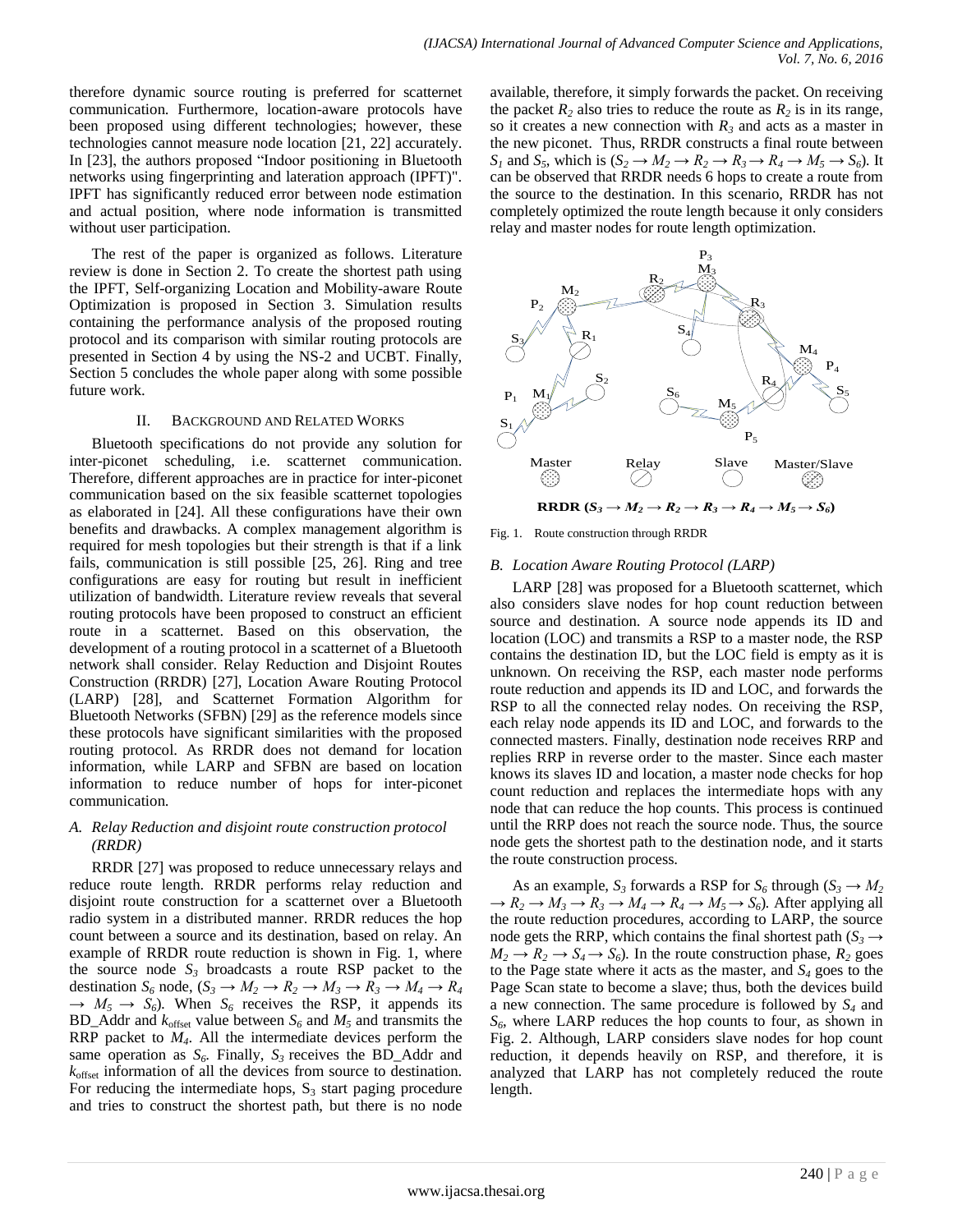



Fig. 2. Route construction through LARP

## *C. Scatternet Formation Algorithm for Bluetooth Networks (SFBN)*

The authors in SFBN [29] used efficient location-based routing protocol for Bluetooth scatternet. In SFBN when a node receives RSP, if destination address matches its Bluetooth Device Address (BD\_Add), it sends packet to upper layer, otherwise the received packet is forwarded to next MS bridge. On receiving RSP, MS finds destination information, if it is in its routing table it forwards the packet to downstream. Otherwise, the packet is forwarded to SS bridge for upstream master. This process continues until packet is received by the destination. A source node S3 sends a RSP to the destination node S6. Since SFBN constructs the route through a relay and a master, the RSP is forwarded through  $(S3 \rightarrow M2 \rightarrow R2 \rightarrow M3$  $\rightarrow$  R3  $\rightarrow$  *M4*  $\rightarrow$  R4  $\rightarrow$  *M5*  $\rightarrow$  *S6*), which is the final routing path between S3 and S6. SFBN route mainly based on scatternet formation, in the above example it follows ( $S3 \rightarrow M2$  $\rightarrow R2 \rightarrow S4 \rightarrow S6$ ).

## *D. Hybrid indoor position estimation technique*

Bluetooth device can obtain location information via GPS [30], or advanced antenna techniques [31]. But these techniques are not suitable for indoor environments due to accuracy limitation. A Hybrid Indoor Position Estimation [32] technique is proposed to find node location in Bluetooth network. In this technique, inquiry-based Received Signal Strength Indicator (RSSI) is obtained and passed to Kalman filter to estimate position of the target node. A mobile node position is estimated through RSSI and filtered by Gradient predictor and filter. The estimated position is denoted by Target $(x; y)$ . In the offline stage of fingerprinting-based approach, the whole area is divided into equal size grids. The RSSI samples are collected at each grid several times. The average of measured RSSI values is calculated and stored in a lookup of table with their corresponding coordinates. The RSS measurements are observed and the mean RSSI value for each location is calculated and stored in a database. Euclidian distance formula is used to calculate the distance between these points. When the distances are given, then trilateration approach can be used to calculate the coordinates of the target location.

Based on a review of these analyses, it is observed that every new protocol has tried to reduce the hop count, but none of them has completely succeeded in the scatternet. It has been analyzed that RRDR follows the longest route, while SFBN and LARP have reduced the route length. Moreover, LARP obtains node location through Bluetooth Location Network (BLN) [31] that can support only static environment. The main drawback with all these techniques is that they do not consider the case when a device suddenly goes out from the radio range. Once a link breaks between a connected source and destination, new connection procedure is starts from inquiry and inquiry scan that it will take more time to find another way for connecting the broken links. It is analyzed due to node mobility routing path may be disturbed and increasing the routing overheads.

The proposed LMRO contains two basic procedures for route optimization. First, the final piconet master tries to find the shortest route ahead of destination host piconet. Second, on receiving an RRP, the source host master tries to reduce intermediate hosts based on destination location. In addition, the proposed protocol repaired the damaged routing path by considering the location information and mobility of the nodes, if routing path is disturbed due to nodes mobility in existing scatternet. Thus, proposed protocol overcomes frequent link disconnection setback.

### III. THE PROPOSED SELF-ORGANIZING LOCATION AND MOBILITY-AWARE ROUTE OPTIMIZATION PROTOCOL

In this section, the LMRO protocol is proposed for a Bluetooth scatternet. The proposed LMRO requires the location information of mobile nodes to reduce route length between a source and destination in the scatternet topology. In addition, a role-switching operation is performed to dynamically construct a link during the route construction and repairing procedure. In the proposed LMRO each master maintains a node information table, where node location, BD\_Addr, and  $k_{offset}$  are stored. LMRO finds the node location through IPFT technique and not only constructs the shortest routing path between source and destination but also guarantees network connectivity.

# *A. The proposed LMRO system model*

Assume a Bluetooth scatternet is constructed. There are *N* numbers of randomly distributed nodes, where each node  $i \in N = \{1, 2, ..., N\}$  is selected to be either a slave, relay, or master in the scatternet. A Bluetooth node has a unique 48-bit BD\_Addr, which is used for synchronization. The set of master is denoted by *M*, set of slaves is denoted by *S*, and set of relays is denoted by *R* such that  $M \cup S \cup R = N$ . A piconet is defined as follows:

# **Piconet:**

et:  
\n
$$
P_i(S_{ij} \in M_i) = \begin{cases} 1 & S_{ij} \text{ connects } M_i \\ 0 & S_{ij} \text{ does not connect } M_i \end{cases}
$$
\n(1)

$$
Subject to \tS_{ij} \le 7, \forall i \t(2)
$$

Distance 
$$
ED(S_{ij} \wedge M_i)
$$
 < 10m (3)

where  $P_i$  represents the  $i^{th}$  piconet and  $M_i$  corresponds to the piconet master,  $S_{ij}$  is the  $j<sup>th</sup>$  slave node in  $i<sup>th</sup>$  piconet.  $S_{ij}$  is set to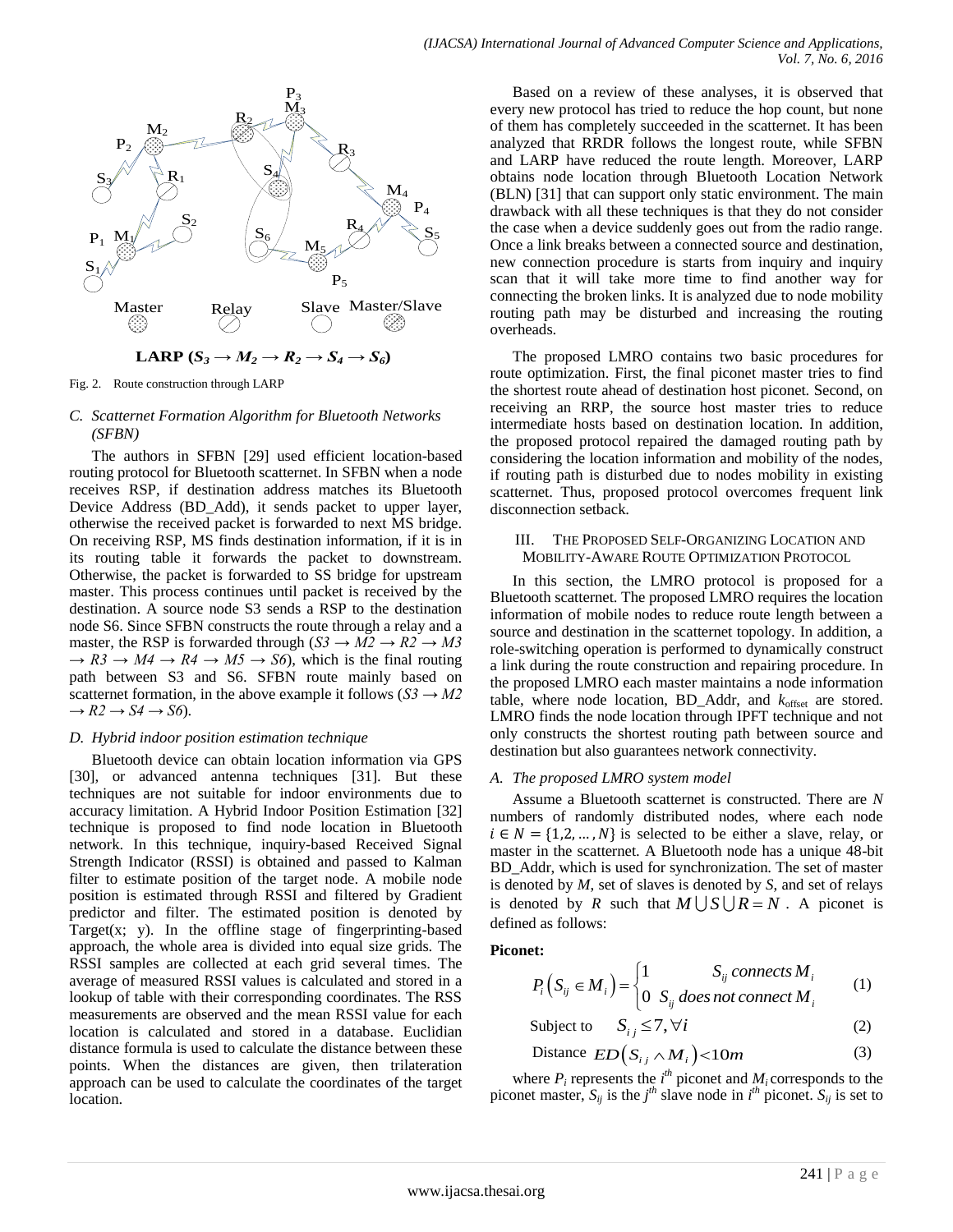1 if there is a master-slave relationship between node *i* and node *j*, otherwise it is set to 0. Constraint (2) determines each piconet has one master and a maximum of up to seven active slaves, where constraint (3) limits each slave within the range of 10 m from the master. Coordinates (x, y) of a mobile node are obtained using IPFT technique in a scatternet topology over a 2-D plane without user participation. The distance between two points (devices) is calculated through equation 4.

$$
ED = \sqrt{(x_1 - x_2)^2 - (y_1 - y_2)^2}
$$
 (4)

where *ED* denotes Euclidian distance, and (x, y) are the coordinates of  $i^{th}$  and  $j^{th}$  node in scatternet respectively.

In the proposed protocol, each master maintains a Node Information Table (*NIT*),  $S_{ij} \in M_i = NIT \sum_{j=1}^{k} (ID, NCLK, LOC)$ , which contains the node's *ID*,  $k_{offset}$ , and *LOC*, where *k* is total number of devices connected with *i th* master.

$$
Src_{HM} = Src(S_{ij}) \in P_i
$$
 (5)

where  $SrC<sub>HM</sub>$  denotes source host master and  $S<sub>ij</sub>$  is one of the connected slaves with the master.

A master device is called source host master  $(Src<sub>HM</sub>)$  if the route request is initiated one of its connected slave. A master is called Destination host master ( $Dst_{HM}$ ), if the destination belongs the same piconet mentioned in equation (6). A  $SrC<sub>HM</sub>$  and Dst<sub>HM</sub> unicast route search packet and route reply packet respectively to optimize route length. A potential candidate (node) in the network is called Auxiliary host (AH), if it can reduce the route length. The  $SrC<sub>HM</sub>$  and  $Dst<sub>HM</sub>$  nodes find *ED* between each node in RSP and RRP respectively in the NIT, and if any nearest relay is found by the source or destination, it forwards the packet to find the shortest route.

$$
Dst_{HM} = Dst(S_{ij}) \in P_i
$$
 (6)

In the proposed protocol, each master also gets to know the location information of the intermediate nodes between a source and destination through IPFT. According to Bluetooth, master and slave have periodic communication. In the proposed protocol each master obtains nodes information through RSSI and it takes a constant  $O(1)$  time. The proposed route optimization protocol consists of three main steps (Route search, Route reply, Route construction). In addition, mobility of mobile node is also monitored during transmission phase through RSSI.

#### *B. Route optimization procedure*

This sub-section describes the proposed route optimization procedure that is divided into three phases: route search, route reply, and route construction. The proposed LMRO constructs the shortest routing path by using the ID,  $k_{offset}$ , and location information of the nodes.

#### *1) Route Search Phase*

Before starting an inter-piconet communication, each source initiates a route request. When a source initiates a route request and transmits a RSP to the  $SrC<sub>HM</sub>$  node in order to find a route to the destination that exists in a different piconet. The RSP payload is used to store the nodes' information as shown in Fig. 4. Initially, the RSP contains the source ID and LOC, while it is assumed that the source knows the destination node ID, however the location is unknown. On receiving the RSP, the  $Src<sub>HM</sub>$  appends its ID and LOC and forwards the packet to all the attached relays. On receiving the RSP, the relay also includes its ID and LOC, and forwards the RSP to all connected masters. All the receiving masters then search for any node that can reduce hop count, and append its information in the RSP. If the next selected host is a relay, the master will not include its information; it simply forwards the RSP, and removes the unnecessary nodes' information from the RSP, since the relay itself includes the required information in the RSP. Ultimately, several RSPs are received by the destination, but it only considers the least number of hops. The destination appends required information in the RSP and forwards to  $Dst_{HM}$ . Where  $Dst_{HM}$  searches for an Auxiliary Host, if  $Dst_{HM}$ finds any AH, it forwards the RSP to the AH, and all the intermediate nodes include their information in the RSP. The final AH master performs route optimization and returns the RSP to  $Dst_{HM}$ .

The RSP format is shown in Fig. 3. Source  $S_3$  initiated a route request and transmitted a RSP to destination  $S_6$ , where next hop and Auxiliary host field are NULL. The RSP is forwarded through  $(S_3 \to M_2 \to R_2 \to M_3 \to R_3 \to M_4 \to R_4 \to$  $M_5 \rightarrow S_6$ ). Initially,  $S_3$  added its ID and LOC in the RSP and forwarded the RSP to  $M_2$ , where  $M_2$  became the  $SrC_{HM}$ , and appended its ID and LOC information in the next hop field and forwarded the received packet to *R2*. As *R<sup>2</sup>* was a relay it simply appended its information and forwarded to  $M_3$ , where *M<sup>3</sup>* performed route optimization and did not include its information in the RSP. As the next hop  $R_3$  is in the range of  $R_2$ and it has reduced the roué length. Finally, *S<sup>6</sup>* received RSP with optimized route ( $M_2 \rightarrow R_2 \rightarrow R_3 \rightarrow R_4 \rightarrow M_5$ ) information. It has been observed, that in end of route search the route length is 6 hops which is the same path as RRDR.

| <b>Route Search Packet (RSP)</b> |                  |                                                                                                   |                    |             |
|----------------------------------|------------------|---------------------------------------------------------------------------------------------------|--------------------|-------------|
| <b>Sender</b>                    | Source           | <b>Next Hop</b>                                                                                   | <b>Destination</b> | AH          |
| $S_3$                            | $S_{3(ID, LOC)}$ | <b>NULL</b>                                                                                       | $S_{6(ID, NULL)}$  | <b>NULL</b> |
| M <sub>2</sub>                   | $S_{3(ID, LOC)}$ | $M_{2(ID, \; LOC)}$                                                                               | $S_{6(1D, NULL)}$  | <b>NULL</b> |
| $R_2$                            | $S_{3(ID, LOC)}$ | $M_{2(ID, LOC)} \rightarrow R_{2(ID, LOC)}$                                                       | $S_{6(ID, NULL)}$  | <b>NULL</b> |
| $M_3$                            | $S_{3(ID, LOC)}$ | $M_{2(ID, LOC)} \rightarrow R_{2(ID, LOC)}$                                                       | $S_{6(ID, NULL)}$  | <b>NULL</b> |
| R <sub>3</sub>                   | $S_{3(ID, LOC)}$ | $M_{2(ID, LOC)} \rightarrow R_{2(ID, LOC)} \rightarrow R_{3(ID, LOC)}$                            | $S_{6(ID, NULL)}$  | <b>NULL</b> |
| $\rm M_4$                        | $S_{3(ID, LOC)}$ | $M_{2(ID, LOC)} \rightarrow R_{3(ID, LOC)} \rightarrow R_{3(ID, LOC)}$                            | $S_{6(ID, NULL)}$  | <b>NULL</b> |
| $R_4$                            | $S_{3(ID, LOC)}$ | $M_{2(ID, LOC)} \rightarrow R_{2(ID, LOC)} \rightarrow R_{3(ID, LOC)} \rightarrow R_{4(ID, LOC)}$ | $S_{6(1D, NULL)}$  | <b>NULL</b> |
| $M_{5}$                          | $S_{3(ID, LOC)}$ | $M_{2(ID, LOC)} \rightarrow R_{2(ID, LOC)} \rightarrow R_{3(ID, LOC)} \rightarrow R_{4(ID, LOC)}$ | $S_{6(ID, NULL)}$  | <b>NULL</b> |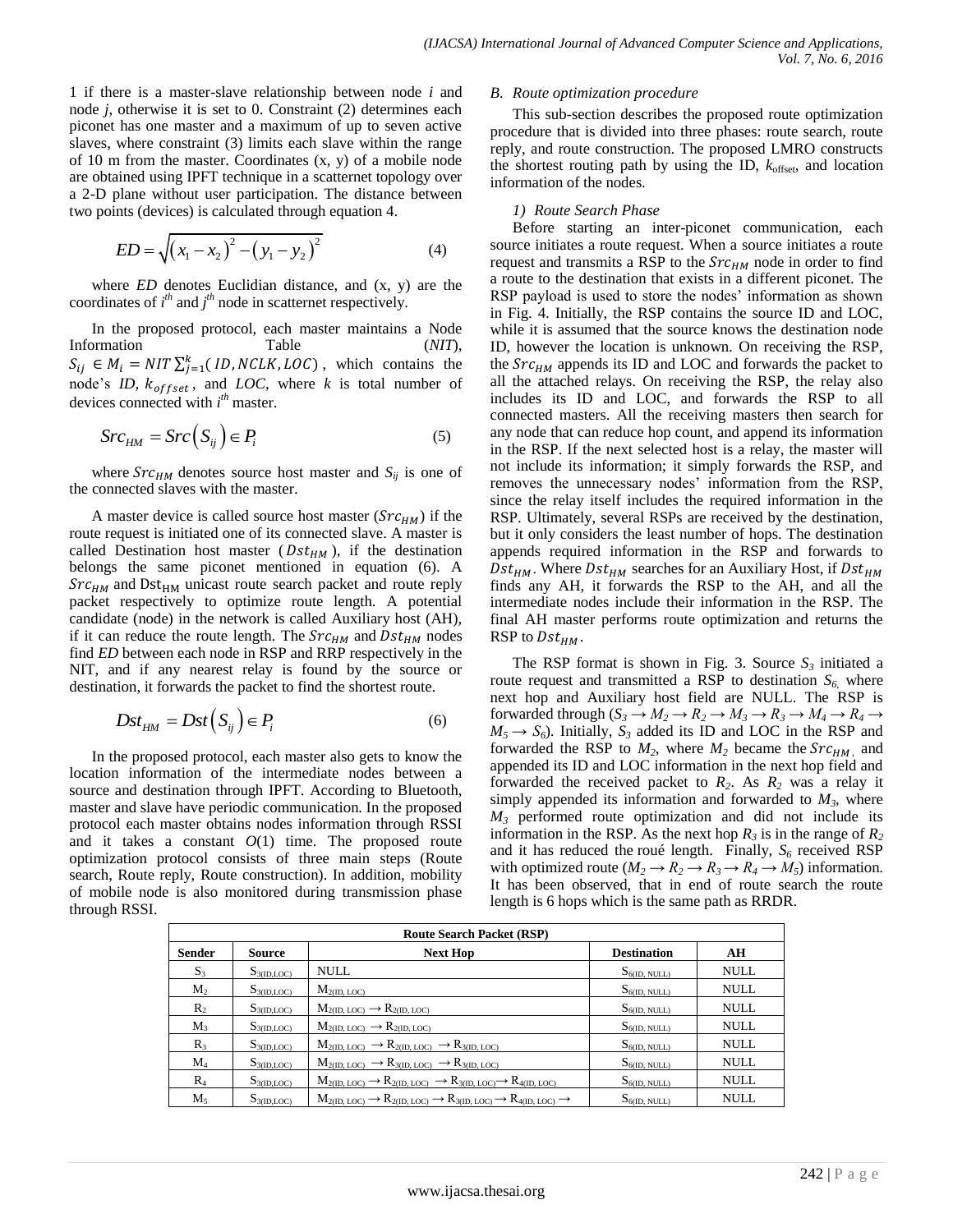|                  |                        | $M_{5(ID, LOC)}$                                                                                                                          |                                        |      |
|------------------|------------------------|-------------------------------------------------------------------------------------------------------------------------------------------|----------------------------------------|------|
| $\mathfrak{d}_6$ | $\mathbf{D}3(ID, LOC)$ | $M_{2(ID, \ LOC)} \rightarrow K_{2(ID, \ LOC)} \rightarrow K_{3(ID, \ LOC)} \rightarrow K_{4(ID, \ LOC)} \rightarrow$<br>$M_{5(ID, LOC)}$ | $\mathcal{S}_6$ (ID, LOC, $k_{offset}$ | NULL |

Fig. 3. Route search packet through different nodes in the scatternet



Fig. 4. Route Search Packet format

## *2) Route Reply Phase*

Once route search process finished, the destination sends a unicast reply to the source host. During the route reply, the destination acts as a source and sends a RRP along the selected shortest path, that is created during the route search phase. It is important to note that RRP is sent in the reverse order of RSP. Each master knows the location and BD\_Addr of its slaves. When a master receives the RRP, it again performs route optimization based on updated nodes information. If any of its slave is selected to reduce hop count for the new route. The master appends the selected node information, i.e. ID, LOC and Native Bluetooth  $k_{offset}$  and forwards the RRP to the next hop. Ultimately, the RRP is received by  $SrC<sub>HM</sub>$ , if the  $SrC<sub>HM</sub>$  finds any AH it forwards the RRP to AH and waits for reply. All the intermediate nodes append their information in the RRP, until it is received by the AH master. On receiving the RRP AH master verifies if any node can reduce the hop count. The AH master forwards the received RRP to AH, where selected AH appends required information in the RRP, and sends a unicast RRP to the source. In the next step, AH enters into page scan mode to create a new connection.

Using the example of Fig. 1. the RRP format is given in Fig. 5. Route optimization through RRP is explained, where *S<sup>3</sup>* forwards the RSP through  $(S_3 \rightarrow M_2 \rightarrow R_2 \rightarrow M_3 \rightarrow R_3 \rightarrow M_4 \rightarrow$  $R_4 \rightarrow M_5 \rightarrow S_6$  to  $S_6$ . All intermediate masters run the optimization algorithm, but only  $M_3$  found a node  $(S_4)$  that replaced  $(R_3, R_4, M_5)$  and reduced 2 hops. Finally,  $Src_{HM}$   $M_2$ received the RRP, it checked in NIT for AH, and forwarded the RRP to AH  $R_1$ . On receiving RRP  $R_1$  added required information in AH field and forwarded RRP to *M1*. It can be observed that the distance can be reduced through *S2*, therefore,  $M<sub>1</sub>$  forwarded RRP to  $S<sub>2</sub>$ . On receiving the RRP,  $S<sub>2</sub>$  appended its BD\_Addr and  $k_{offset}$  value between  $S_2$  and  $M_1$  and transmits the RRP packet back to  $M<sub>1</sub>$ . Finally,  $S<sub>3</sub>$  received the RRP, where  $(M_2, R_2, S_4)$  *are replaced with*  $S_2$ . Thus, numbers of intermediate host are decreased to one, which is the best shortest path in the present scatternet.

| <b>Route Reply Packet (RRP)</b> |                      |                                                                                                                                                                                                                                         |                    |             |  |
|---------------------------------|----------------------|-----------------------------------------------------------------------------------------------------------------------------------------------------------------------------------------------------------------------------------------|--------------------|-------------|--|
|                                 | <b>Sender Source</b> | <b>Next Hop</b>                                                                                                                                                                                                                         | <b>Destination</b> | AН          |  |
| $S_6$                           |                      | $S_{3\text{(ID,LOC)}} \n\begin{array}{c}\n\big  M_{2\text{(ID, LOC)}} \rightarrow R_{2\text{(ID, LOC)}} \rightarrow R_{3\text{(ID, LOC)}} \rightarrow R_{3\text{(ID, LOC)}} \rightarrow R_{6\text{(ID, Loc, k}_{offset})}\n\end{array}$ |                    | <b>NULL</b> |  |

| $\mathrm{M}_5$ | $S_{3(ID, LOC)}$ | $M_{2(ID,\;LOC)}\longrightarrow R_{2(ID,\;LOC)}\longrightarrow R_{3(ID,\;LOC)}\longrightarrow$<br>$R_{4(ID,\,LOC)}\longrightarrow M_{5\,(ID,\,LOC,\,k_{offset})}$                                                                                             | $S_{6(ID,\:Loc,\:k_{offset})}$ | NULL                                           |
|----------------|------------------|---------------------------------------------------------------------------------------------------------------------------------------------------------------------------------------------------------------------------------------------------------------|--------------------------------|------------------------------------------------|
| $\rm R_4$      | $S_{3(ID, LOC)}$ | $M_{2(ID,\ LOC)} \rightarrow R_{2(ID,\ LOC)} \rightarrow R_{3(ID,\ LOC)}$<br>$R_{\rm 4(ID,\,LOC,\,k_{offset}})\longrightarrow M_{\rm 5(ID,\,LOC,\,k_{offset})}$                                                                                               | $S_{6(ID,\:Loc,\:k_{offset})}$ | NULL                                           |
| $\mathbf{M}_4$ | $S_{3(ID, LOC)}$ | $M_{2(ID,\;LOC)}\longrightarrow R_{2(ID,\;LOC)}\longrightarrow R_{3(ID,\;LOC)}\longrightarrow$<br>$R_{4(ID,\,LOC,\,k_{offset}})\longrightarrow M_{5(ID,\,LOC,\,k_{offset})}$                                                                                  | $S_{6(ID,\:Loc,\:k_{offset})}$ | NULL                                           |
| $R_3$          | $S_{3(ID, LOC)}$ | $M_{2(ID,\ LOC)} {\longrightarrow} R_{2(ID,\ LOC)} {\longrightarrow} R_{3(ID,\ LOC,\ k_{offset})}$<br>$\rightarrow\hspace{-1.5mm}R_{4(\underline{ID},\, \underline{LOC},\, k_{offset})}\rightarrow M_{5(\underline{ID},\, \underline{LOC},\, \, k_{offset})}$ | $S_{6(ID,\ Loc,\ k}_{offset})$ | <b>NULL</b>                                    |
| $M_3$          | $S_{3(ID, LOC)}$ | $M_{2(ID,\; LOC)}\longrightarrow R_{2(ID,\;LOC)}\longrightarrow S_{4(ID,\;LOC,}$<br>$k_{\text{offset}}$ )                                                                                                                                                     | $S_{6(ID,\:Loc,\:k_{offset})}$ | NULL                                           |
| $R_{2}$        | $S_{3(ID, LOC)}$ | $M_{2(ID,\;LOC)}\longrightarrow R_{2(ID,\;LOC,\;k_{offset})}\longrightarrow S_{4(ID,\;}$<br>$LOC,$ )                                                                                                                                                          | $S_{6(ID,\:Loc,\:k_{offset})}$ | NULL                                           |
| $M_2$          | $S_{3(ID, LOC)}$ | $M_{2(ID,\;LOC,\;k_{offset})} \longrightarrow R_{2(ID,\;LOC,\;k_{offset})} \longrightarrow$<br>$S_{4(ID, LOC, k_{offset})}$                                                                                                                                   | $S_{6(ID,\ Loc,\ k}_{offset})$ | $R_{1(ID,}$<br>LOC)                            |
| $R_1$          | $S_{3(ID, LOC)}$ | $M_{2(ID,\;LOC,\,k_{offset})} \longrightarrow R_{2(ID,\;LOC,\,k_{offset})} \longrightarrow$<br>$S_{\rm 4(ID,\,LOC,\,k}\rm_{offset})$                                                                                                                          | $S_{6(ID,\;Loc,\;k_{offset})}$ | $R_{1(ID, \quad LOC, \quad}$<br>$k_{offset}$ ) |
| $\mathbf{M}_1$ | $S_{3(ID, LOC)}$ | $S_{2(ID, LOC)}$                                                                                                                                                                                                                                              | $S_{6(ID,\:Loc,\:k_{offset})}$ | <b>NULL</b>                                    |
| $S_2$          |                  | $S_{3(ID,LOC)}\ \Big \ S_{2(ID,\ LOC,k_{offset}}\rangle$                                                                                                                                                                                                      | $S_{6(ID, Loc, k_{offset})}$   | <b>NULL</b>                                    |

Fig. 5. Format of RRP through different nodes in the scatternet

# *3) Route Construction Phase*

Finally, the route construction phase is executed after the completion of the route search and route reply phases. Ultimately, the source receives all the possible intermediate nodes information that can be used to construct the shortest path between a source and a destination. The source checks the next hop if it is not  $Src<sub>HM</sub>$ , it goes to the Page mode and tries to connect the next hop. There are 32 page frequencies with 1.28s interval. Frequencies are divided into two trains (train A and train B) mentioned in equation 7 and 8.

$$
A-train{f(k-8)...f(k)...f(k+7)}
$$
 (7)

$$
A - train\{f(k-8)...f(k)...f(k+7)\}\tag{7}
$$
  
B - train\{f(k+8)...f(k+15), f(k-16),..., f(k-9)\}(8)

where f(k) is receiver frequency of paged device, the key k indicates the input functions.

If the sequence selection is set to page state then the paging If the sequence selection is set to page state then the paging<br>device use the  $A-train{f(k-8)...f(k)...f(k+7)}$ . There exist 32 paging frequencies including a page hopping sequence which is obtained by the BD\_Addr of the paged device. Bluetooth devices change their listening frequencies after 1.28s

[33]. The master page response Xprm hopping sequence can be  
gained by the equation 9 for X input:  

$$
X_{prm} = [CLKE^* + (CLKE^*_{4-2,0} - CLKE^*_{16-12}) \mod 16 + N] \mod 32 \text{ (9)}
$$

The master device freezes its predictable slave clock to the value that triggered a reply from the paged device. It is equal to using the clock values estimation when receiving the slave response. The frozen clock value is used at the content where the recipient's access code is identified. Let *N* be a counter that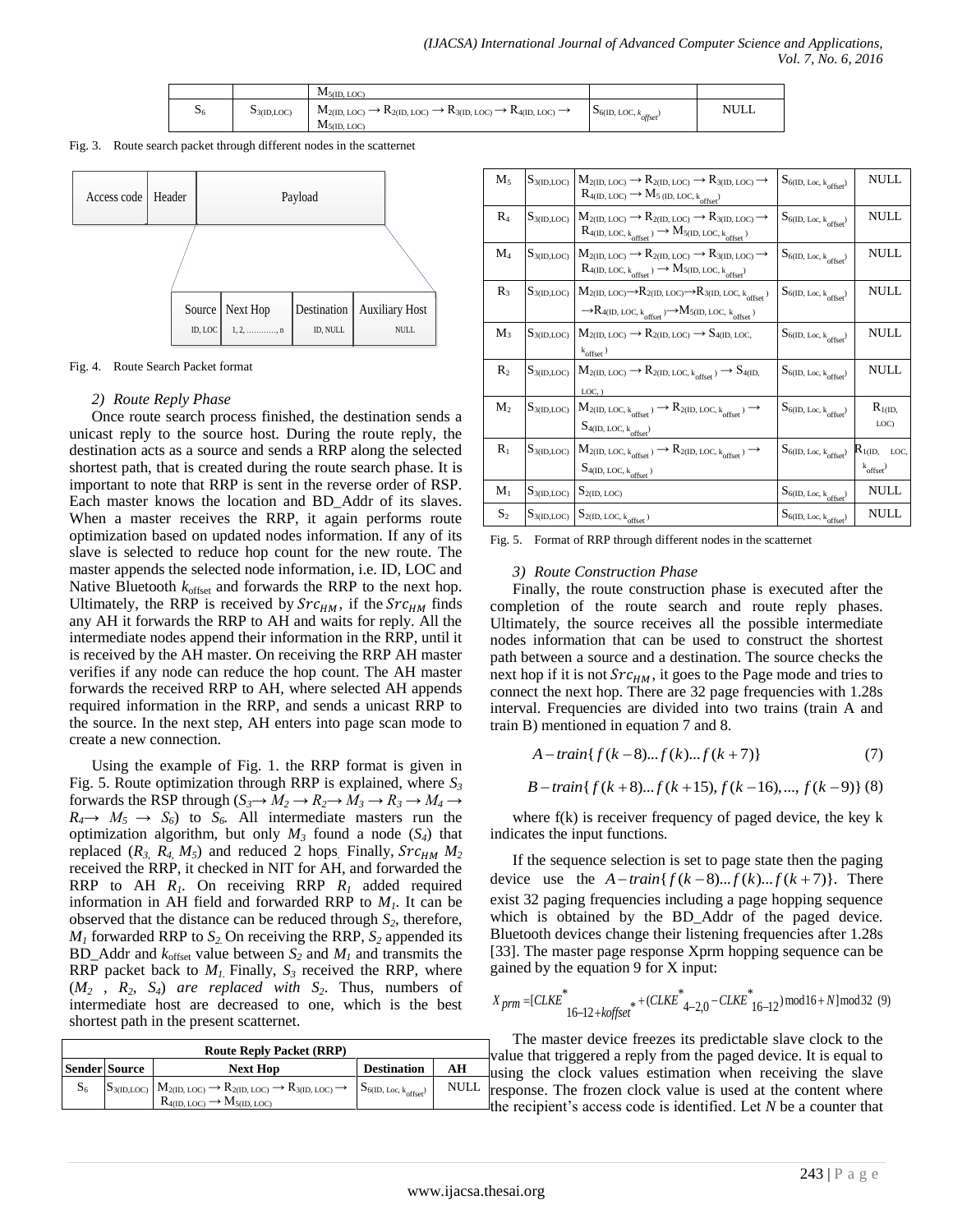starts from zero and increases by one for each time when CLKN is set zero that matches to the start of a master TX slot. Once the connection is established, it forwards the selected route packet to the next hop. The route construction process continues until the packet does not reach the destination. Once the connection is established, both the nodes start transmission, and when transmission, all nodes return to the original state, and re-apply the role-switching operation.

Consider an example of first route from  $(S_3 \text{ to } S_6)$ . Once  $S_2$ replied it entered into the HOLD (low power) mode in *P1*, and started the Page-Scan procedure to construct a new piconet to reduce the hop count. Finally, *S<sup>3</sup>* received the BD\_Addr and  $k_{offset}$  information of all the devices from source to destination. For reducing the intermediate hops, *S<sup>3</sup>* entered into the HOLD mode in  $P_2$  and tried to construct the shortest path, i.e.  $(S_{3 (ID, LOC)} \rightarrow S_{2 (ID, LOC, k_{offset})} \rightarrow S_{6(D, LOC, k_{offset})}$ *)*.  $S_3$  entered to the Page mode and connected  $S_2$  as its slave. After connecting to  $S_2$ , it forwarded the packet to  $S_2$ , which has only *S<sup>6</sup>* information. Hence, *S2* entered the Page mode and connected *S<sup>6</sup>* as its slave. Thus, the proposed LMRO final route construction is shown in Fig. 6.



Fig. 6. Route optimization through LMRO

#### *C. Self-organizing Procedure*

A node is called routing master if the master itself or any of its node is involved in the selected route between the source and the destination. The main object of Self-organizing procedure is healing between the source and the destination, if a link is disturbed due to node mobility. As each routing master stores the route information that includes node *ID, koffset*, and *LOC* of the members participating in the routing. Node *M<sup>1</sup>* is the routing masters of the piconet, since  $S_2$  is its member which is participating in the shortest routing path. A piconet contains a routing master (*Mi*) called routing piconet (*Pi*). If any slave joins any of the routing piconet, BD\_Addr, *k*offset, and LOC of that new node is forwarded to the routing master of the corresponding routing piconet. A sub-route selection procedure is executed if Signal-to-Noise Ratio (SNR) threshold is below *ρ*. Where *ρ* = -45*db* is fixed for all routing nodes as below:

$$
SNR = \frac{\text{Re} \text{eeive}d \text{ power}}{\text{Interference power}} \ge \rho \tag{10}
$$

A link is marked as weak link if SNR is greater than  $\rho$ , and the receiver node notifies to sender about weak link status. As shown in Fig. 7(a). a link is created between node *S<sup>2</sup>* and *S<sup>4</sup>* due to node mobility the distance has been increased. Thus, the link between  $S_2$  and  $S_4$  become weak which is notified by  $S_4$ , shown in Fig. 7(b). On receiving weak link information  $S_2$  sent BD\_Addr, LOC, and  $k_{offset}$  of  $S_I$  and  $S_4$  to routing master  $M_I$ and requested for its replacement. Once the request is sent *S<sup>2</sup>* left hold mode and entered into its original mode in  $P<sub>l</sub>$  as a pure slave node.



Fig. 7. (a) Original link (b) Weak link

Bluetooth is an ad hoc network, therefore, new nodes may join an existing scatternet. When *M<sup>1</sup>* received weak link information in the routing path of a Bluetooth scatternet, it verified from NIT which device can be a replacement of the requested device. For the device verification,  $M<sub>1</sub>$  executed the device selection procedure.  $M<sub>1</sub>$  verified  $S<sub>3</sub>$  distance from  $S<sub>1</sub>$  and  $S_4$ . Meanwhile,  $S_2$  also transmitted weak link information to  $S_1$ and *S4*, where *S<sup>3</sup>* and *S<sup>4</sup>* entered page and page scan mode respectively to establish the new links. After waiting for a random backoff time, *M<sup>1</sup>* executed node replacement procedure, and transmitted a member collection packet to  $S_3$ which contains  $S_I$  and  $S_4$  BD\_Addr, LOC, and  $k_{offset}$ . Upon receiving a member collection information packet, *S<sup>3</sup>* entered to page scan mode and established the first link with  $S_I$  as a slave. Once the first link is established  $S_3$  executed role switch operation and entered page scan mode and established the second link with  $S_4$ , where  $S_4$  played slave role and  $S_2$  played master role as shown in Fig. 7(c).



Fig. 7. (c). After replacement procedure

#### IV. PERFORMANCE ANALYSIS

This section discusses the simulation environment that is used for evaluating the proposed LMRO protocol and presents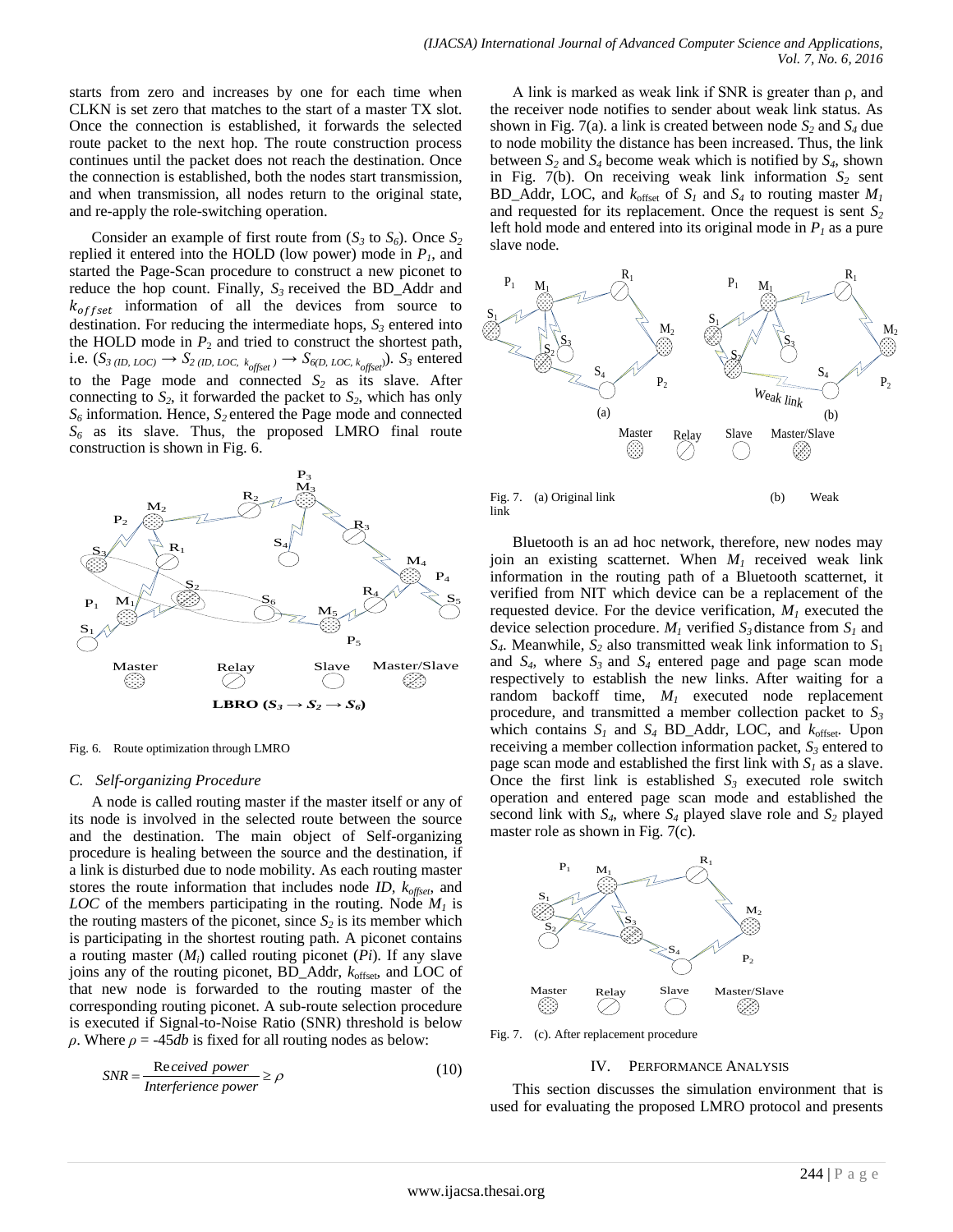the simulation results. Importantly, the performance of the LMRO protocol is analyzed to see whether its objective for efficient inter-piconet communication has been achieved or not. The performance is compared against the standard Bluetooth routing protocols such as the, RRDR [27], LARP [28], and SFBN [29] in terms of route optimization parameters, such as hop count, control packets, delay, guard time, and throughput.

#### *A. Simulation setup*

To evaluate the performance, the LMRO protocol is implemented in the UCBT [34], which is an NS-2 based Bluetooth simulator [35]. The UCBT is the only open source Bluetooth simulator that is freely available and supports meshshaped scatternets. In addition, the UCBT supports SS and MS bridge role. The UCBT implements the majority of the protocols in the Bluetooth protocol stack. Bluetooth unlicensed Industrial-Scientific-Medical (ISM) band at about 2.4 GHz is used. The Radio Frequency (RF) range of Bluetooth devices is ten meters. Bluetooth 79 RF frequencies are used, where a different frequency is used through the Frequency Hopping Spread Spectrum (FHSS) in each time slot to avoid channel interference. Bluetooth devices use a different frequency in each time slot for communication. The frequency remains the same during the transmission of a packet before transmitting the next packet. Bluetooth devices access medium through the Time Division Duplex (TDD) scheme, which is controlled by the master. Each channel is divided into time slots of  $T = 625$ *μs* which is synchronized to the clock of the piconet master.

TABLE I. SIMULATION PARAMETERS

| <b>Parameter</b>            | Value                         |  |
|-----------------------------|-------------------------------|--|
| The number of nodes         | $10 - 90$                     |  |
| Network size                | $80 \times 80$ m <sup>2</sup> |  |
| Communication range         | 10 <sub>m</sub>               |  |
| Power class                 | R                             |  |
| Traffic model               | Constant Bit Rate (CBR)       |  |
| Node deployment             | Random Deployment             |  |
| Number of pairs             | 45 pairs                      |  |
| Energy consumption          | $0.0763 \times 10^{-6}$ J/bit |  |
| Packet type                 | DH3, DH5                      |  |
| <b>Mobility Model</b>       | Random waypoint model         |  |
| Mobility speed              | $0.5 - 3.0$ m/s               |  |
| Polling algorithm           | Round Robin                   |  |
| Bridge scheduling algorithm | <b>MDRP</b>                   |  |
| Packet size                 | 349 Bytes                     |  |
| Inquiry time                | 10.24 s                       |  |
| Page time                   | $128 - 256$ s                 |  |
| Packet interval             | 0.15 s                        |  |
| Queue length                | 50 packets                    |  |
| Simulation time             | 1000 s                        |  |

The parameters used in the simulation are listed in Table 1. [10, 36]. The confidence interval of simulation was 0.05%. The number of nodes is varied from 10 to 90, and randomly deployed in a simulation area of 80 x 80 m<sup>2</sup>. The radio range for a mobile node is 10 meters. Transmitting or receiving energy consumption is set to  $0.0763 \times 10^{-6}$  J/bit and the queue length on each link is 50 packets. The Priority-based Round Robin (PRR) algorithm is used for polling, while Inter-piconet communication is achieved through Maximum Distance Rendezvous Point (MDRP) [37]. The Constant Bit Rate (CBR) is used to send 349 byte packets randomly selected sources and destinations. Each node can participate in multiple connections. The Random waypoint mobility model is used for the simulation. Total simulation time is 1000 seconds, where the first 99 seconds are used for scatternet construction, and CBR traffic is started at the  $100<sup>th</sup>$  second. The simulation is performed 10 times, and results are taken by averaging the obtained results.

## *B. Simulation results and discussion*

From the series of simulation results as described below, it can be concluded that the proposed LMRO routing protocol has outperformed the four contemporary protocols of RRDR, LARP, and SFBN for inter-piconet communication in a scatternet of a Bluetooth network. The LMRO performs route optimization beyond the source and destination. In addition, the LMRO considered the node mobility, hop count reduction, and link repairing. It is analyzed that the RRDR, and LARP route optimization is based on an route search that increases route length in the scatternet. On the other hand, SFBN route construction depends on scatternet efficiency. The simulation results that are presented in the following sub-section are a set of evidence to support the superiority of the LMRO routing protocol. In ad-hoc networks, lifetime is considered the key challenging issue because all the nodes are battery powered and have limited battery. Thus, prolonging network life is important to carry out all the primitive functions of nodes such as: sensing, receiving, transmitting, processing etc. In Bluetooth, multiple slaves wait to utilize a common medium, due to inherited nature of wireless technology. Bluetooth does not allow node contention for simultaneous transmission. The proposed protocol reduced intermediate nodes, therefore, disconnection probability has been reduced and ultimately, overall less system resources consumed.

Hop count refers to the number of intermediate hosts between a source and a destination. Average hop count is calculated through total number of intermediate links between source and destination nodes. Fig. 8. shows the average hop count for all four protocols; it can be observed that LMRO reduces hop count as compared to RRDR, LARP, and SFBN. RRDR does not efficiently reduce route length, as it only considers relay nodes for hop reduction, which increases the path length. Further, LARP depends on a RSP, where it has been found that RSP does not always follow the shortest route. It is analyzed that SFBN protocols is straightforward and easy to implement, but its topology affects scatternet performance by network partitioning. SFBN topology follows Master-slave (MS) bridge policy for inter-piconet communication which stops intra-piconet communication due to master node unavailability. With the LMRO protocol, the shortest route can be found beyond the source and destination nodes in the scatternet. It is observed that LARP and SFBN reduce the number of hops compared to RRDR because it does not consider slave nodes for hop reduction. It can be analyzed that LARP and SFBN has almost similar average hop count for inter-piconet communication. The proposed LMRO considers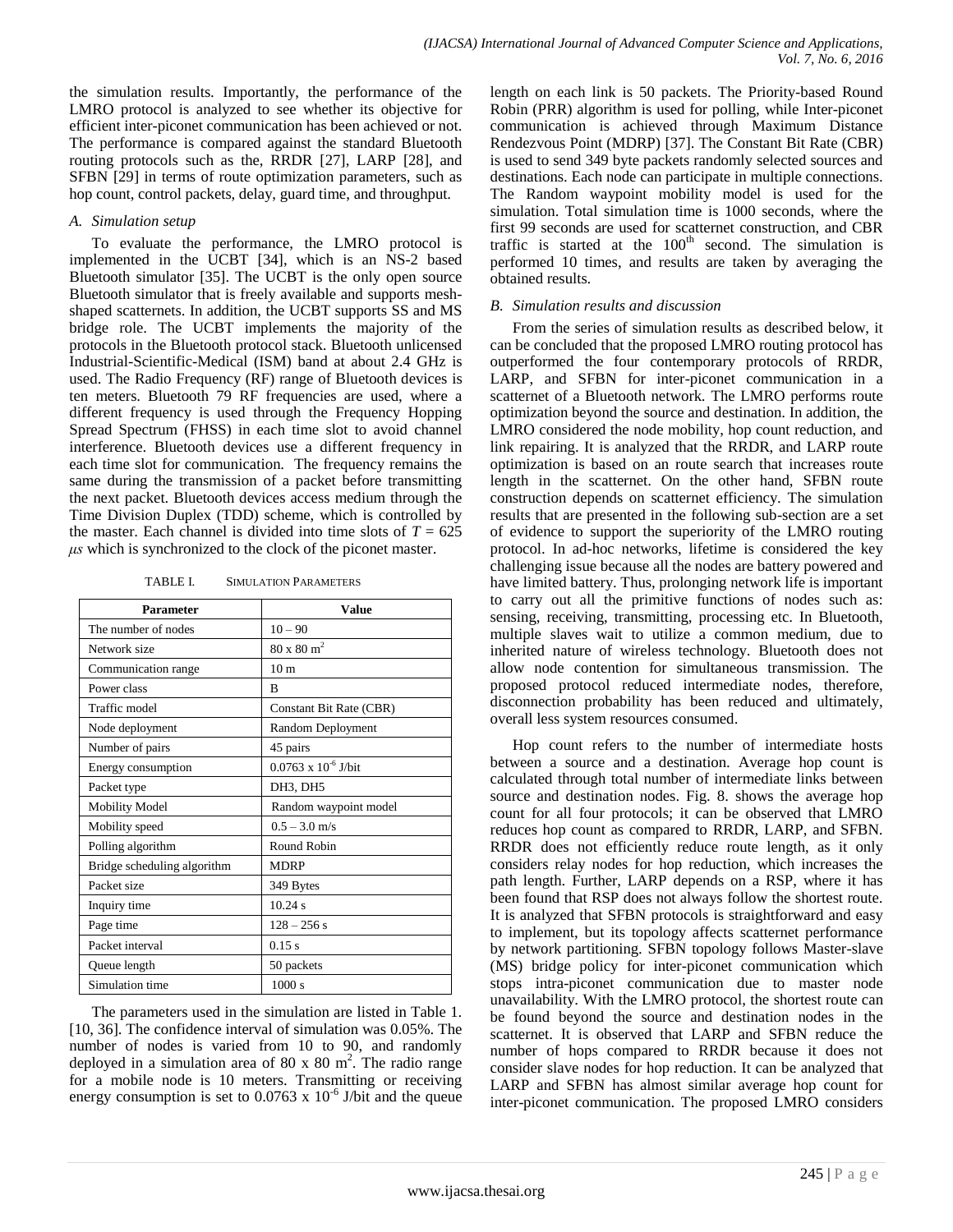slave nodes beyond source and destination during route searches and route replies, which gives significant improvement in terms of hop count reduction. The simulation results showed that the proposed LMRO l has reduced hop count between 20% - 50%.



Fig. 8. Average hop count vs. number of nodes

Bluetooth uses different types of control packets for connection activation and information exchange. Total size of information that is used for communication is known as control overhead. Control message overhead is calculated as the sum of bytes in MAC, base-band, NULL, and POLL packets. Every time a message is forward through the network, intermediate devices need to synchronize and exchange control messages. It is observed that a longer route needs more control messages due to the Bluetooth devices' synchronization process. RRDR uses distributed relay reduction with heavy control packets that creates a huge amount of overhead for different mobile nodes. LARP reduces the hop count, but creates an extra amount of message overhead due to longer route selection. In SFBN, master also performs bridge functionality and exchanges more control messages for slot reservation and network maintenance. It is observed more route links break by increasing mobility speed, thus, all four existing protocols start establish new link from Inquiry and Inquiry Scan which consume large number of control packets. In contrast, the proposed LMRO protocol selected the shortest route and repaired damaged links without flooding, therefore, it reduced the control overhead. From Fig. 9. it is observed that the LMRO protocol performs better as compared to all three protocols of RRDR, LARP, and SFBN in terms of control packets.

Throughput is defined as the successful data bytes received by a destination per unit time. Throughput is calculated as total number of bytes received by destination nodes divided by simulation time. As discussed above, all the protocols of RRDR, LARP, and SFBN have neglected the routing link condition. RRDR has tried to reduce the route, but it is only based on relay nodes, and therefore, RRDR did not really optimize the route length. On the other hand, the LARP route depends on RSP, and it has not completely optimized the route length between a source and a destination. LMRO is more efficient than RRDR, LARP, and SFBN in terms of throughput

by reducing the guard time, as the guard time affects the throughput on all the existing protocols. There are many chances for the traffic to follow the same link for multiple connections, once a link breaks, it starts heavy flooding problems as that of RRDR, LARP, and SFBN. SFBN has reduced path lengths, however, it suffers from bottleneck nodes which reduces network throughput and partitions network due to the tree hierarchy. As shown in Fig. 10. with passing time all three existing protocols reducing throughput due to link breakage. On the other hand, the proposed LMRO protocol has maintained throughput by performing network maintenance, therefore, the proposed LMRO has 30% to 40% higher throughput as compared to the existing protocols.



Fig. 9. Control packets vs. simulation time



Fig. 10. Average network throughput vs. simulation time

The time required for a bit to be forwarded from a source to a destination is called delay. Average End-to-end delay is the sum of each (packet received time – packet transmitted time) divided by time. If a node leaves its position during transmission, all transmission is aborted. Therefore, a new route connection procedure starts from an inquiry and the inquiry scan which increases transmission delay. Delay in a scatternet highly depends on the number of connections passing through a node (master/relay). A node activation time depends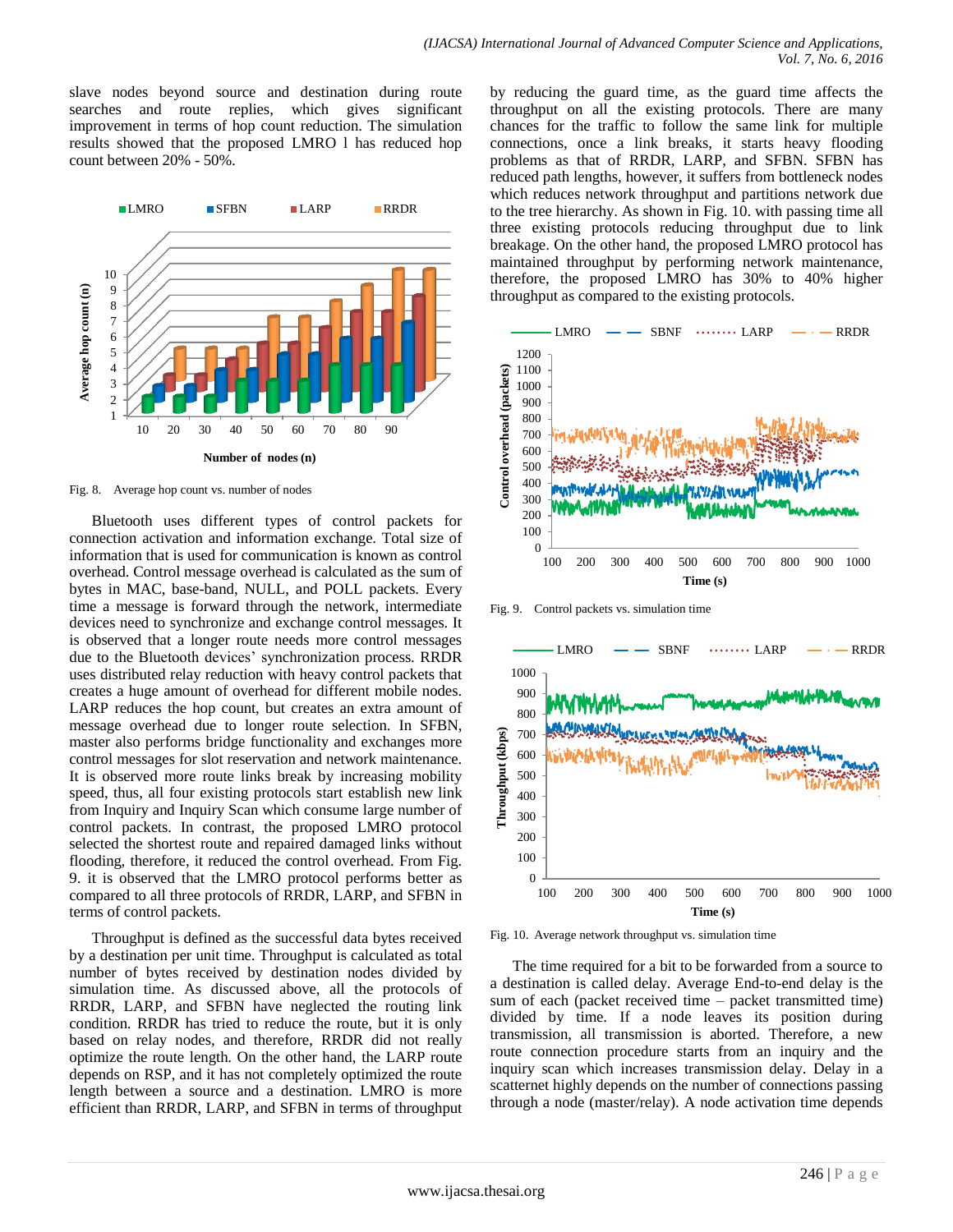on synchronization time and service time. In the proposed protocol, the master checks the traffic load of each AH in the piconet. If multiple AHs exist, the first priority is given to slave or a lower degree node is selected for new route connection to avoid bottleneck problem. It is analyzed that the average delay of LMRO is less than that of RRDR, LARP, and SFBN. When mobility increases, the delay also increases; this is because frequent node mobility has increased the polling time of the masters. It is observed that a large number of intermediate devices increase delay and link disconnection probability. In addition, large number of devices also increases route length of the randomly selected source and destination. Due to mobility and frequent link breakage, the average end-to-end delay of RRDR LARP, and SFBN is high. Fig. 11. shows the end-toend delay of different protocols against simulation time. It is observed that the proposed protocol outperforms RRDR, LARP, and SFBN in terms of delay. Generally, a short route length has reduced delay in a network, where LMRO has selected the shortest route in the scatternet and reduced subroute construction time.

The time required by a node to wait for synchronization with a master/relay is called guard time. During the guard time, a transmission is blocked due to the synchronization process. When the number of nodes increases, the guard time also increases; this is because greater number of nodes increases the polling time of the masters. Since large number of intermediate devices increase guard time, and increase link disconnection probability. Increasing numbers of nodes also increase route length of randomly selected source and destination. As a relay needs 3∆ time for synchronization, it means a message that passes through relay needs 2(3∆) because a relay synchronizes with two masters. A piconet contains a maximum of eight active devices, and all of the devices need separate slots for uplink (slave to master) and downlink (master to slave) transmissions. It can be analyzed that guard time increases when mobility speed increases. The reason is that a node has to share its time among all the connected masters.



Fig. 11. Total end-to-end delay vs. simulation time

As RRDR, LARP, and SFBN protocols do not consider network maintenance, there are many chances that one node participates in multiple links, and subsequently increases the guard time. The proposed protocol of LMRO tries to find the shortest route, this effort reduces the chances of a single node

participating in a large number of links. Fig. 12. shows the effect of the guard time and improves the overall network performance. As mobility increases, the guard time also gradually increases, but it can be observed that LMRO has less guard time as compared to RRDR, LARP, and SFBN.



Fig. 12. Guard time vs. average speed

#### V. CONCLUSION AND FUTURE WORK

Bluetooth devices are becoming more popular as modern technology is transferring data onto wireless mediums for access flexibility and user mobility. Specifically, Bluetooth is one of the technologies that is capable enough to provide the last-meter connectivity. However, the inefficient inter-piconet communication in the scatternet topology has led to the overall inefficiency of the Bluetooth communications. This inefficiency is mainly contributed to the delay and control overhead in the inter-piconet scheduling policy. It is analyzed, that existing routing protocols construct a route that is based on a master and relay nodes that increases the number of hops. Furthermore, the existing protocols perform route optimization, but route optimization is based only on the RSP. Therefore, the existing protocols do not reduce an optimum number of hops. This motivates towards the development of a new routing protocol that would reduce the number of hops and repair weak link that ultimately improve the overall system performance. The proposed LMRO protocol finds the best shortest route between a source and a destination. Analytically, the LMRO has reduced the hop count and successfully repaired damaged link between a source and a destination. Empirically, through simulation, the performance of the proposed LMRO protocol is compared against the performance of the RRDR, LARP, and SFBN protocols based on several performance metrics. It was found that the LMRO protocol has outperformed all four protocols in terms of hop count, message overhead, delay, and throughput. Interestingly, the LMRO's throughput has improved in the range of 30% - 40%, and this was achieved by reducing hop count in the inter-piconet routing.

There is still room for future study and development. In the future, more research issues would be addressed based on the proposed study. A more realistic approach would be adopted to adjust a node in a piconet to which it is frequently communicated in order to reduce the scheduling overhead. In